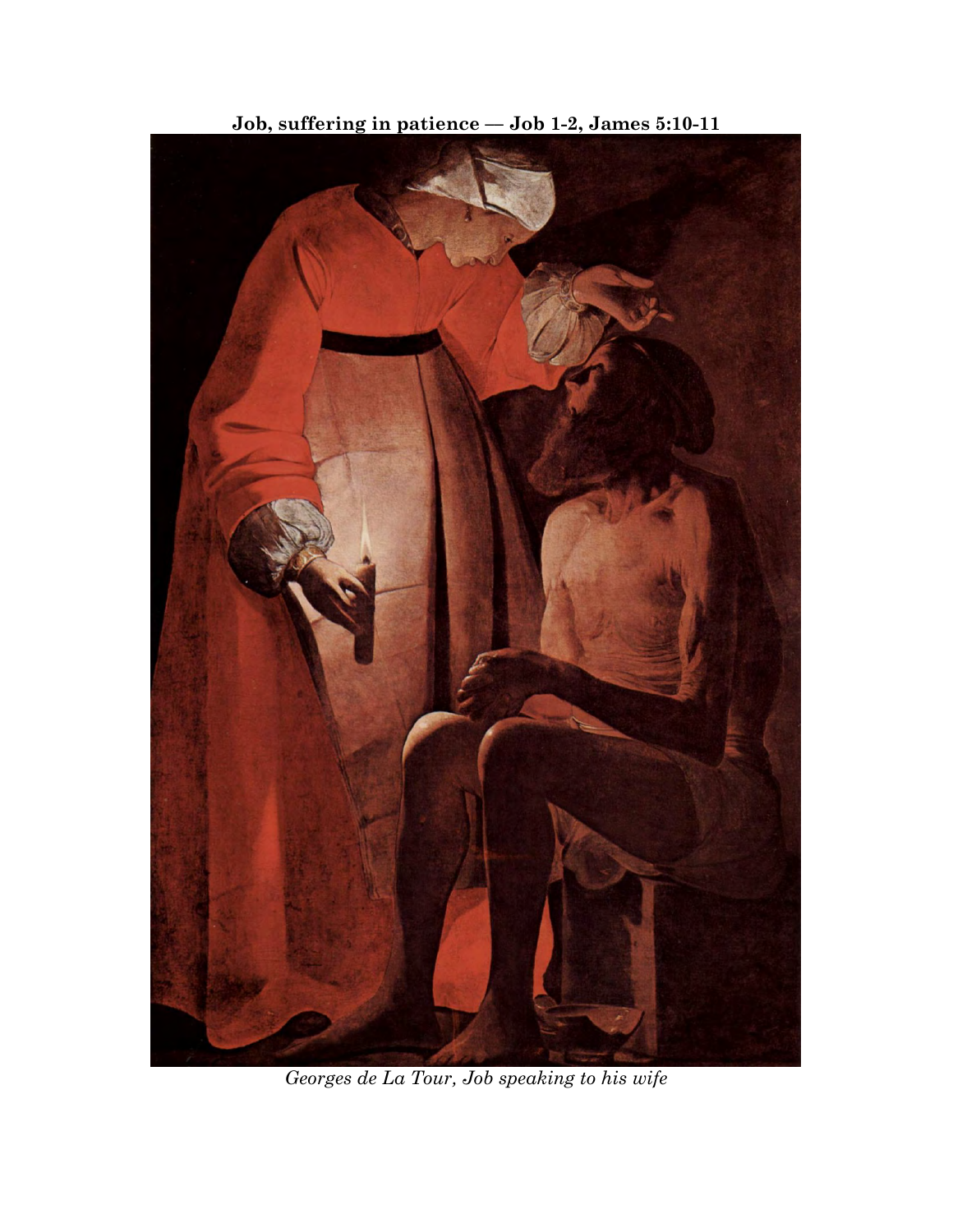James explains Job's bewildering experience to us, writing that he was an example of someone who endured suffering patiently. Christ also exemplified patient suffering, and so Job foreshadowed him. Scripture emphasizes that suffering can be God's loving discipline, or judgment for the unrepentant. But in Job we learn another meaning to suffering which is much closer to the suffering Christ experienced as the truly innocent one. God repeated twice that Job was a man of complete integrity who would have nothing to do with evil, and Job affirmed that his conscience was clear and he believed he was innocent and did not deserve the tragedies that befell him.

Christ was a victim of Satan's work, just as Job was. This is the first appearance in scripture of Satan, a name Christ used for his chief opponent. Job's reflections teach us that not all suffering can be explained as correction for sin. We are shown that God allows suffering and changes us through that suffering.

Knowing what deep pain there is in the death of a child, I cannot imagine Job's grief in losing all ten of his children at once in a tragic accident. Job's wife is often criticized for adding to his trials, but losing all your children so tragically and suddenly could drive any mother to madness. God apparently did not judge her as harshly as we do. There is no sign that Job got a new wife; she was there when their family was restored.

Job's responses to loss and illness are models of trust in God's sovereignty. He acknowledged that God gave and took away, but should still be praised. He exhorted his wife to accept both bad and good from God. And then he was silent, for his suffering was too great for words.

Job´s story offers us practical wisdom to trust God and not blame him when we suffer. We can demonstrate that our faith is not based on receiving gifts from God, but is a love relationship with God himself. Despite all his depression and questioning, Job stayed oriented toward God and thus proved to Satan that Job's motives were right. Our difficulties offer us the same opportunity to pass difficult tests.

*Do I see multiple possible explanations for different experiences of suffering in my own life?*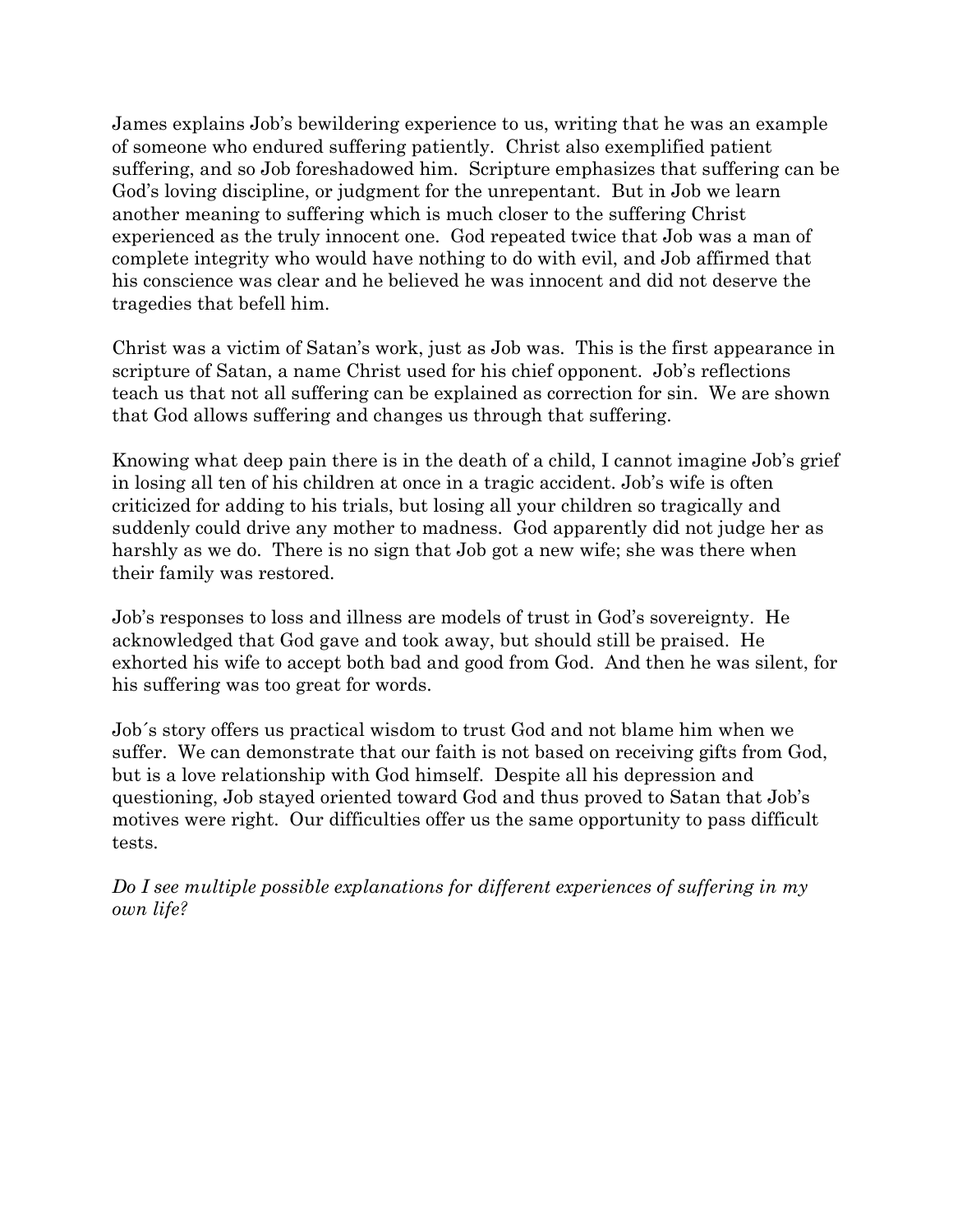**Why Suffering? –– Job 3-8, Matthew 16:24**



*Henry Ossawa Tanner, Job and his three friends*

Job's dialogues and Christ's teachings make a similar point: suffering does not equal punishment. Reframing suffering was essential preparation for Christ, the innocent sufferer. To go from the covenant promise of blessings for obedience and curses for disobedience, to Christ's exhortation and example to take up our crosses, to Paul's extreme suffering for preaching, and to James' exhortation to see trials and temptations as an occasion for joy, something had to intervene. Job's story is that middle point.

Job knew he had been keeping the covenant to the best of his ability, so the intensity and breadth of his suffering made no sense to him. He knew his paradigm was shattered by his experience. What took its place was a persistent faith in God despite so many losses, the very thing Satan had challenged God and said would not happen.

The first two chapters are a prose prologue, and then chapters 3 to 42:6 are poetry. In the poetic debate the broken paradigm is presented by Job, with the friends insisting on the old one: God blesses obedience, and punishes disobedience. Job broke his silence, and a friend responded. After three cycles of Job countering his friends' arguments, Job summarized the debate, and a new figure, a young angry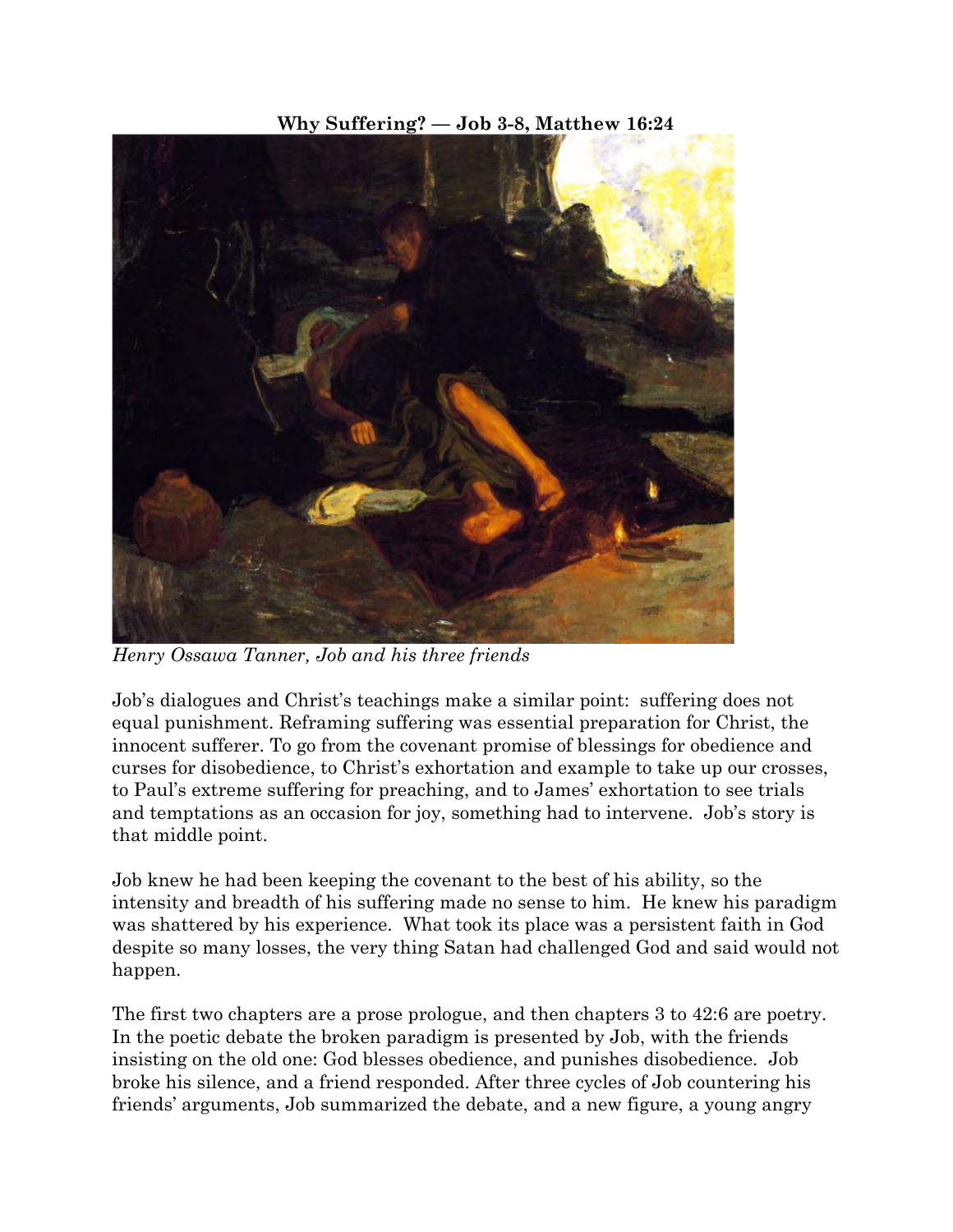friend, expressed exasperation with all of them. Then God himself spoke and Job responded. In a prose postscript, Job's fortunes were restored.

In these chapters Job expressed his despair, and Eliphaz encouraged him to present his case to God. Job protested that his guilt was being assumed, and simultaneously begged God for pardon. Bildad promised that he would be restored if he prayed and lived with integrity. It is important to remember that, wise as the friends sound, at the end of the book, God said he was angry with the friends for not speaking accurately about him as Job did.

That should put a stop to any simplistic interpretations of our own suffering or that of others. Scripture gives a complex picture of suffering as both deserved and undeserved, and God as both one who suffers with us and one who rescues us from suffering. Whatever the case, he offers us comfort in our suffering and we take what we have learned and comfort others.

*Is there someone in my life to whom I can offer comfort in their suffering?*



## **The Mediator –– Job 9-11, Hebrews 9:15**

*Sieger Köder*

Job asked God for a mediator to explain his suffering, but said there was no one. Christ came saying he was that representative that brought God and man into dialogue. Christ's answer included the fact that he came to share our suffering. Though Job thought there was no mediator who could bring man and God together as people do for their friends, he could not know that his question was preparing for the mediator.

We now know that the mediator who came fully understands human suffering, having endured discomfort, rejection, and physical torture. In part, the answer to Job's questions about suffering are that God in Christ suffers with us. There is no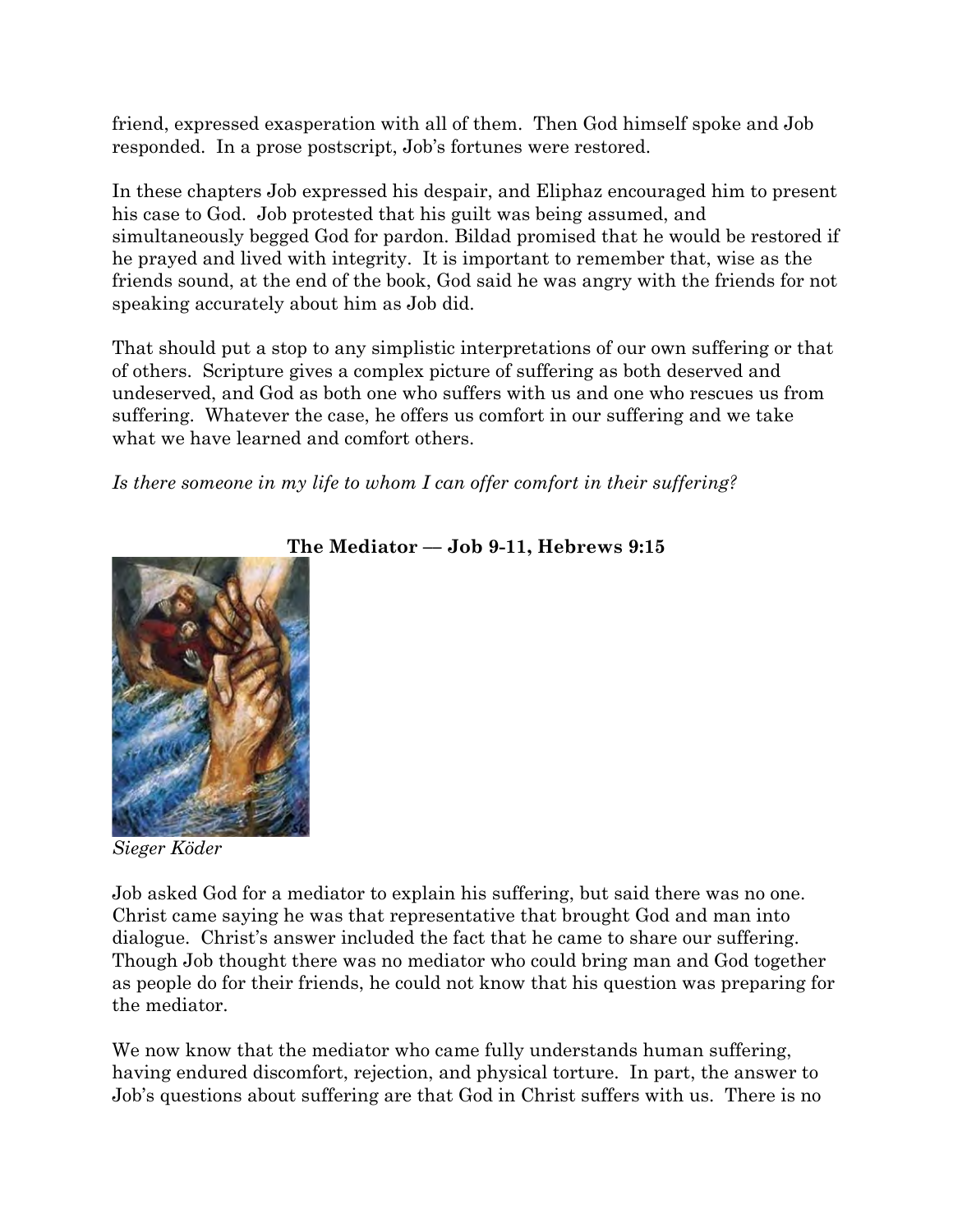depth of our anguish that he does not understand. We also learn from Job and from Christ that the very act of suffering in faith can have a redemptive quality for other people. Job's misery has provided wisdom for millions over millennia.

In these three chapters, a form of the word "innocent" is repeated nine times out of its 23 occurrences in the book. Job asked how anyone can be declared innocent before God, and we now know that Christ is the answer to that question. His friend Zophar responded that Job was mocking God, should be ashamed, and was doubtless being punished less than he deserved.

Our sins are forgiven if we ask. Job seemed to sense that God's mercy was the answer, whereas the friends emphasized a transactional relationship where receiving blessing is conditional on doing the right thing. Sadly, this is an error we still fall into today, and even worse, sometimes offer opinions to a suffering friend that are more Zophar-like than Christ-like.

## *Am I humble and tenderhearted as I try to comfort others?*



**You are no better –– Job 12-14, James 4:11**

*Marc Chagall, Chagall Tapestry*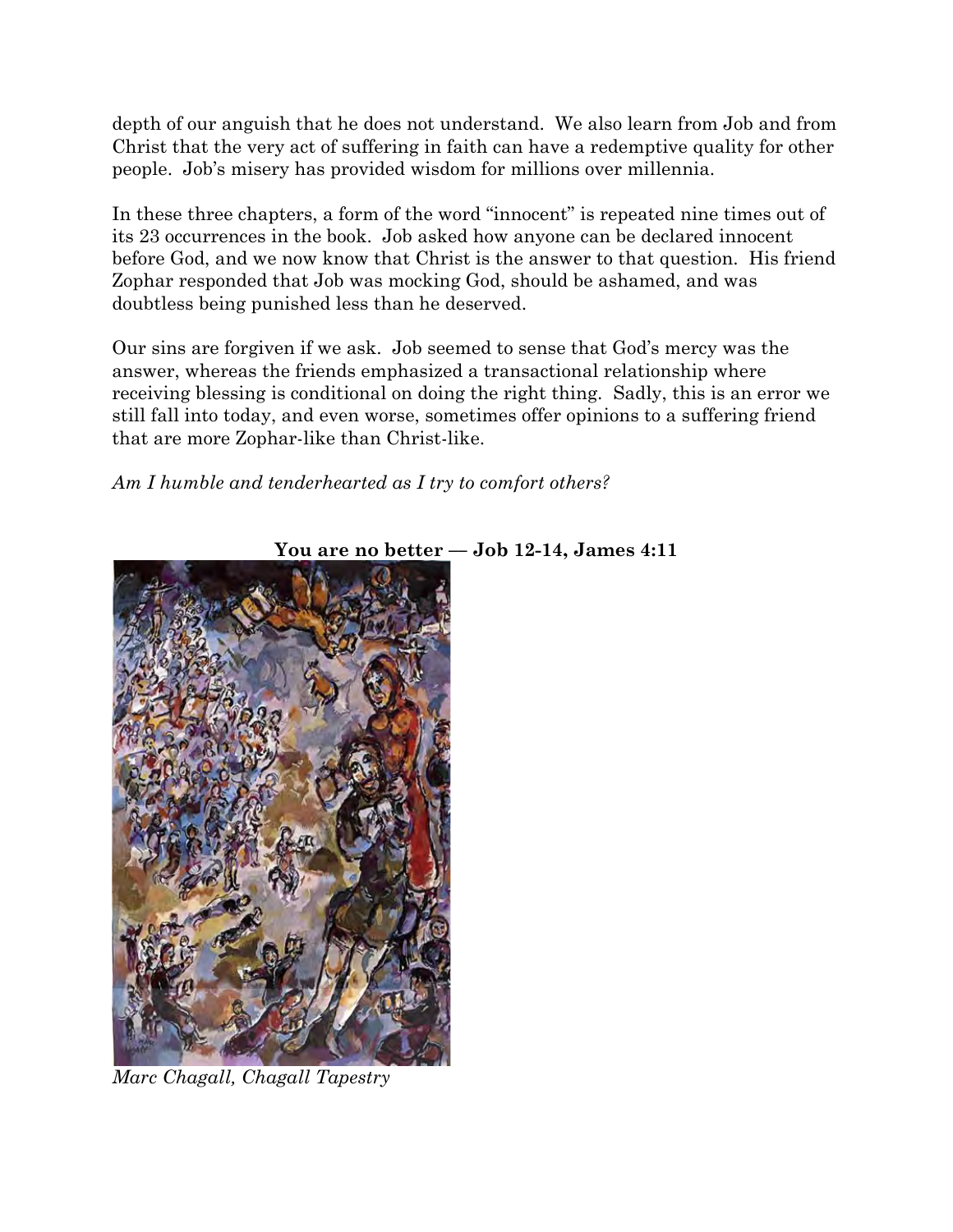Job protested, twice saying that his friends were no better than he. Christ warned us not to condemn others, saying that the standard we use for others will be turned on us. If we think we can critique another, perhaps we need to look carefully at our own distortions, the log in our eye versus the speck we are removing from another.

The three friends said the wicked are punished with suffering, Job was suffering, therefore he must be wicked. He insisted this was not the case, that his friends were no different from him and were not suffering. He offered the famous evaluation that they were miserable comforters. He warned them that their judgmental attitude was dangerous, reminiscent of Christ's warning to stop judging others lest we be judged. Offering comfort out of our own experiences of suffering is better, rather than moralizing condemnation like Job's friends.

This seems to be one of the hardest lessons for us to learn. When I see the faults of others, I am enthusiastic about correcting them, but perhaps not quite so enthusiastic to have others correct my faults. This becomes particularly pernicious when we interpret difficulties in another's life as a sign of God's disfavor, just as Job's friends were doing to him. I repeatedly have to ask myself, "Am I being judgmental? Am I assuming I am better than this other person?"

Far better is tender empathy. Chagall designed a tapestry for the Rehabilitation Institute of Chicago, a center for the disabled. Toward the right, Job is barely standing, supported by his wife. To the left are small figures. Looking closely, one can see they are disabled people. The shape of the crowd is vaguely the figure of an evergreen tree, and on the top of the tree, almost like a star, is the figure of Christ crucified. On the back is the text: "For there is hope of a tree if it be cut down, that it will sprout again. And that the tender branch thereof will not cease." (Job 14:7)

We need to be people who offer the hope of new life for others, not judgment, no matter the difficulties of their situation. We need to encourage others that there is always the possibility of new growth.

*Do I always include hope and restoration as part of my comfort?*

## *August 27* **The Resurrection –– Job 15-19, John 11:25**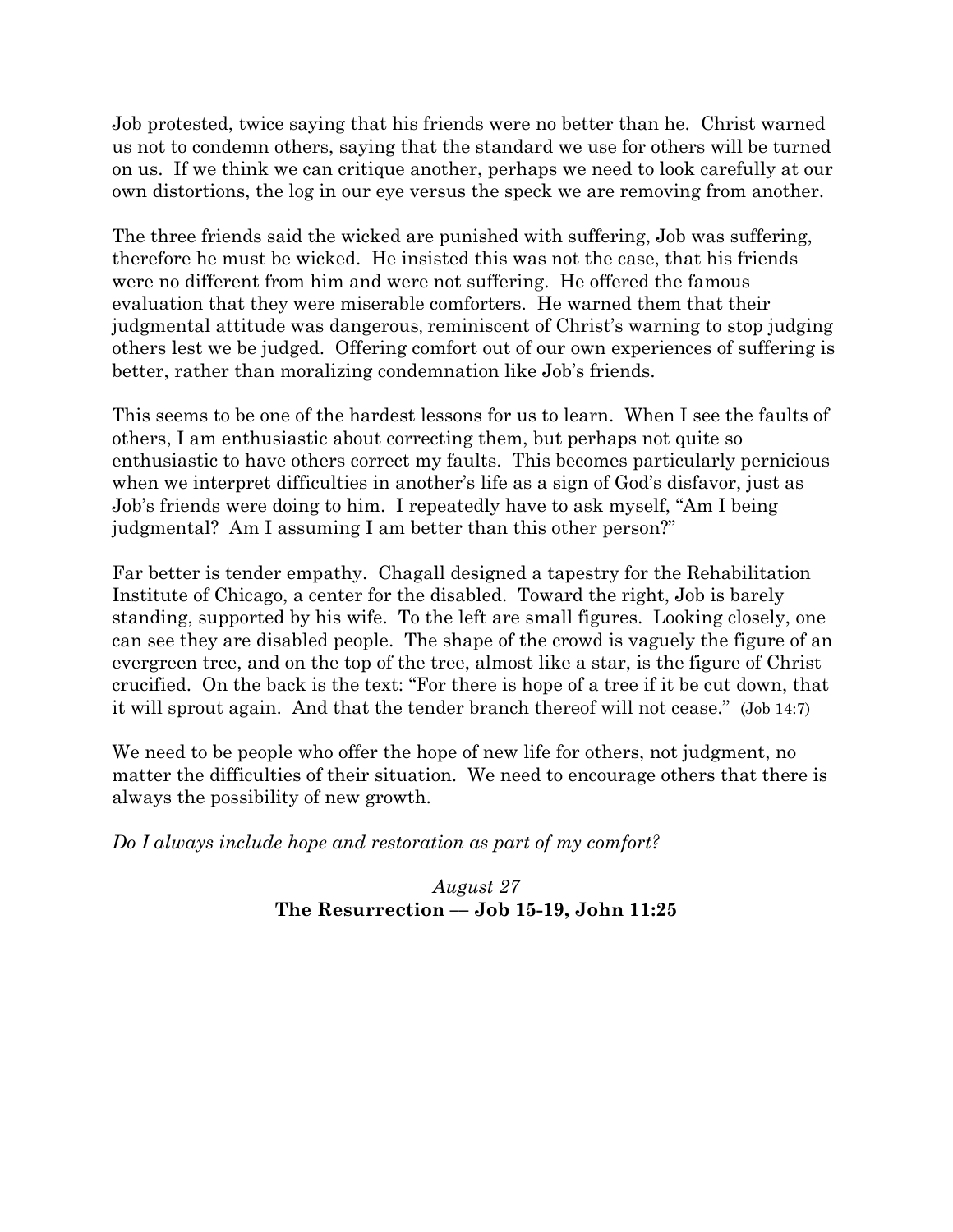

*Arcabas*

A cryptic comment from Job foreshadows Christ's resurrection. Job wondered if mortals could live again. If so, this would give him hope in his struggle, making him wait eagerly for release. His second declaration was a clearer vision of Christ resurrected, saying he knew that his redeemer lived and would stand on the earth, thus becoming a prophet in the midst of his pain. He affirmed that he would see God in the body with his own eyes even after death.

Before reaching this declaration, however, Job protested that his friends were torturing, breaking and insulting him, being harsh, and using his humiliation as evidence of sin. He protested against God as well: God had wronged him, blocked his way, plunged him in darkness, stripped him of honor, demolished him, destroyed his hope, and considered him an enemy.

This is the cry of anyone who has seen their child suffer, or experienced a tragedy. For anyone in despair over their relationship with God, I think back to similar moments in my life when I have felt that God let me down. I try to remember how I felt, and use that memory to be understanding, and empathetic.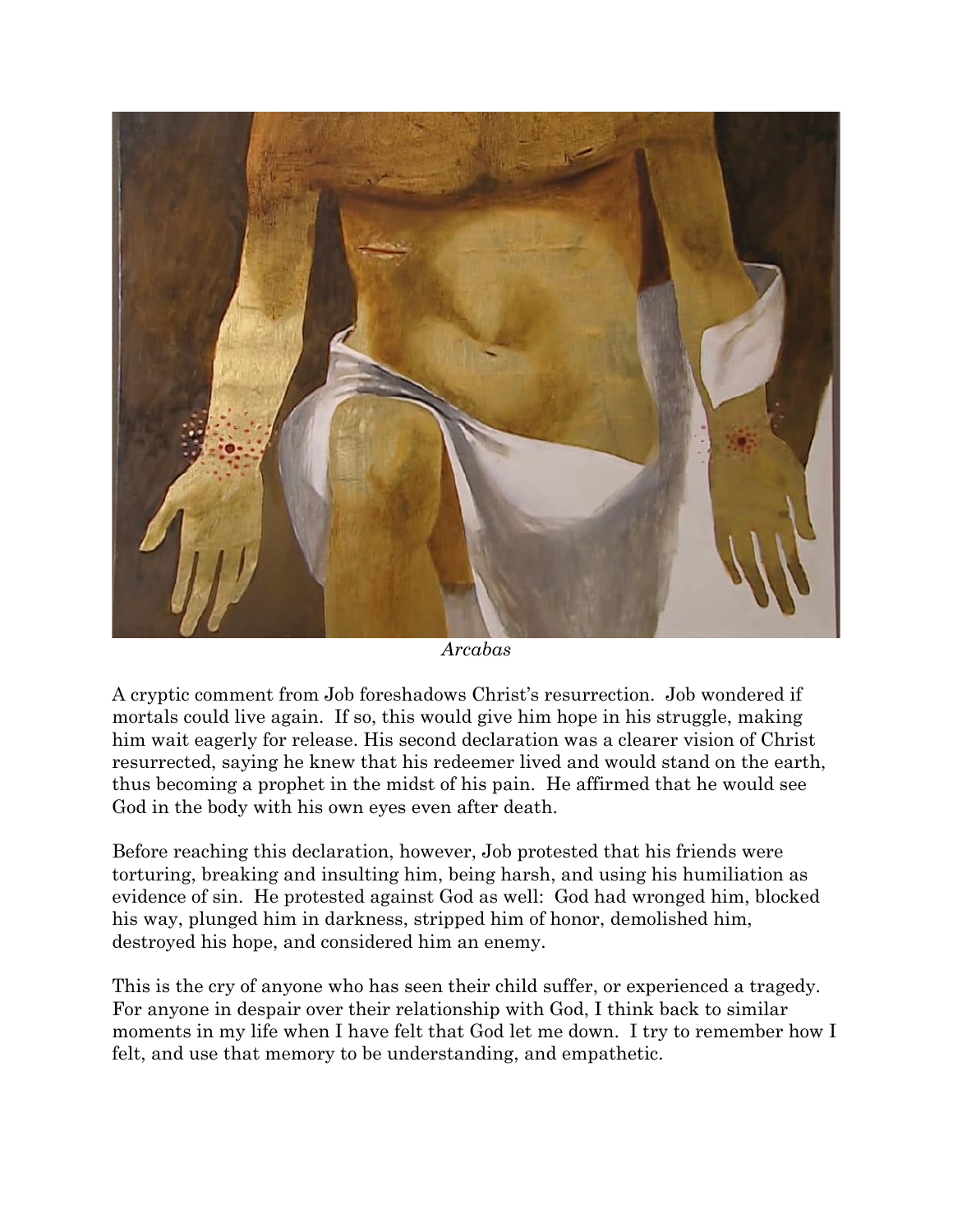Extreme pain cannot go on forever, and the hope of resurrection gives us strength to face our struggles. Paul reminded us that our current troubles are relatively small and short-lived, no matter what they are, and he encouraged us to look ahead to the great and everlasting glory that is coming.

*When in my life have I felt that God has let me down?*



**Pure Gold –– Job 20-25, James 1:2-4** 

*Ladislav Záborsky*

We know that Christ's suffering is the model the New Testament calls us to follow. We are promised we will share his glory if we share his suffering. Job's experience foreshadowed the benefits of suffering we see in Christ. James explains that we should suffer cheerfully, knowing it will bring about faith and perseverance.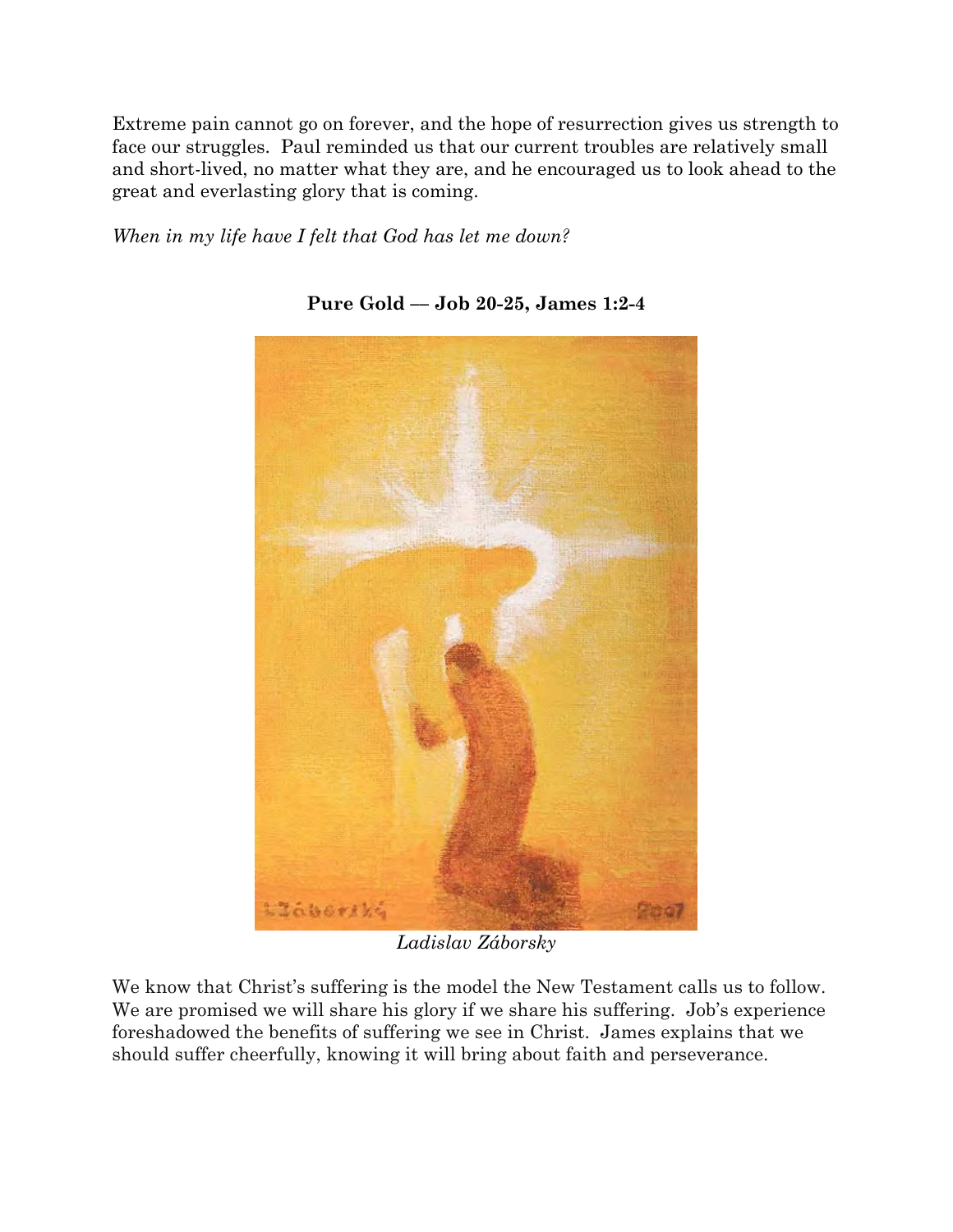Over the course of the debate, Job arrived at a view of suffering that fit well with the backstory he knew nothing about. He said, "But he knows where I am going. And when he tests me, I will come out as pure as gold." (Job 23:10) In the prologue, we know that his suffering was set up as a test of loyalty to God, and Job was purified as he went through this suffering. The trying of our faith results in pure gold, something beautiful for God and frustrating for Satan.

To follow God with our whole heart, loving and serving him to the very best of our ability, we need a theology of suffering that helps us. Accepting suffering as God's way of purifying our faith can be the theology that gives us strength to bear it gracefully. We easily fall into Job's theological error, and a clash between our theology and experience causes agony. He had not lost his faith, but was confused, wondering why God did not speak to him and tell him what he had done wrong.

In 22:21 Eliphaz gave Job the commendable advice to stop quarreling with God and offered a list of positive things that would come from this, including peace and being able to intercede for others. In fact, by the end of the book when God speaks to Job, he does stop his quarrel and does receive peace. But in a delightful irony, Eliphaz is one for whom Job has to intercede since God is angry over what he and his friends had to say. Part of the problem with this good advice is that it came in the context of accusing and judging Job. Eliphaz forgot that the greatest commandment is love.

My sister Beverly taught me the lessons of Job. She went into a coma when she was 18, and though it took several months, she was healed completely, an example of God's rescue. At 36 she was diagnosed with cancer, and lived bravely through the challenges and reprieves for 14 years after a diagnosis, celebrating God's presence with her in victories and defeats. During the terrible physical suffering of her last year of life, she showed pure love and faith, writing her wisdom for her children, making baby blankets for grandchildren she would never see, and walking for the cure for cancer. She showed us how to suffer well. She did not give up her fight for health, she celebrated and enjoyed the good years of health won, she did not blame God, she sought to love those around her, and yet she accepted her moment of defeat with grace and the hope of resurrection. She endured, and became perfect and complete.

*Who in my life is a model of how to suffer well?*

**The wisdom of the cross –– Job 26-31, I Corinthians 1:18-30**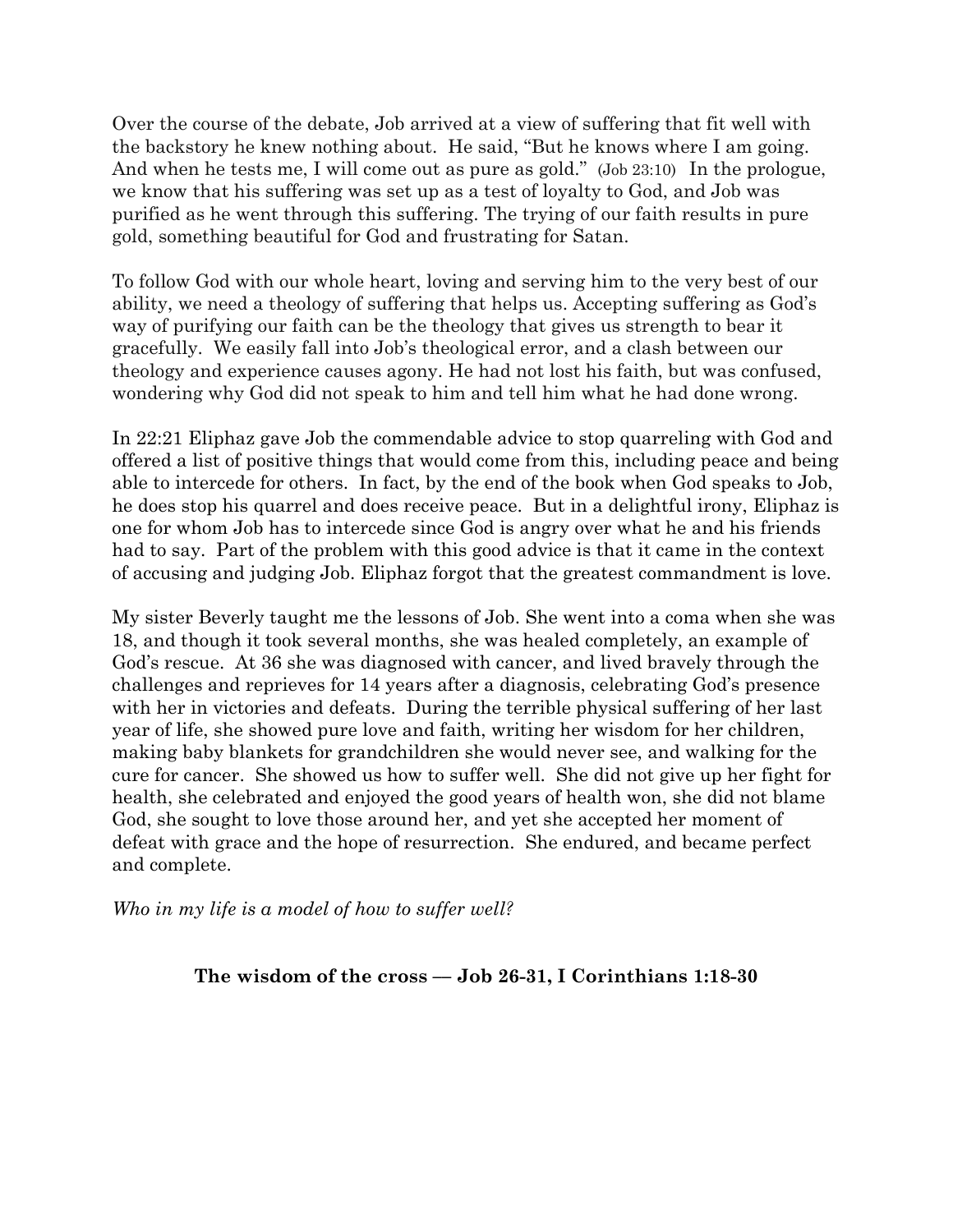

*Sieger Köder, The Folly of God*

In Job's final speech, he asked where to find wisdom and affirmed that God knows where it is. He said, perhaps prophetically, that death and destruction had heard rumors of wisdom. We know from the New Testament that the ultimate expression of God's wisdom is Christ, and the ultimate wisdom about suffering is Christ's death on the the cross.

Job's thoughts show ongoing turmoil in his final speech. He affirmed that he had a clear conscience, had faith in God's power, and celebrated God's wisdom. He not only reviewed his past blessings, but he expressed his present anguish as well. He examined his past behavior trying to see where he had done well or poorly, but he still wondered why he was suffering.

Job and his wife were still grieving the unaccountable, sudden deaths of their ten children, not to mention their financial losses, and his illness. While purification and endurance provide theology to encourage a believer, this does not answer agonizing questions about sudden accidents and death. It is not hard to make a litany of innocent sufferers: victims of genocide, children emaciated from cholera, a child with cancer, a teen struggling with mental illness, a family going through a divorce, a person struggling with an addiction, chronic pain, tragic accidents, refugees fleeing a disintegrating city, a rejected minority group, and so many more things. In quantity and quality, it is too much, and I am overwhelmed.

We need wisdom to face these difficult things. Christ's crucifixion shows us that God suffers with us, bearing the worst that humanity does. His presence in and with those who suffer may be our deepest comfort. I do not have the strength to suffer with all who suffer, but he does. Christ's passion gives us true wisdom regarding suffering as we repeatedly meditate on each detail.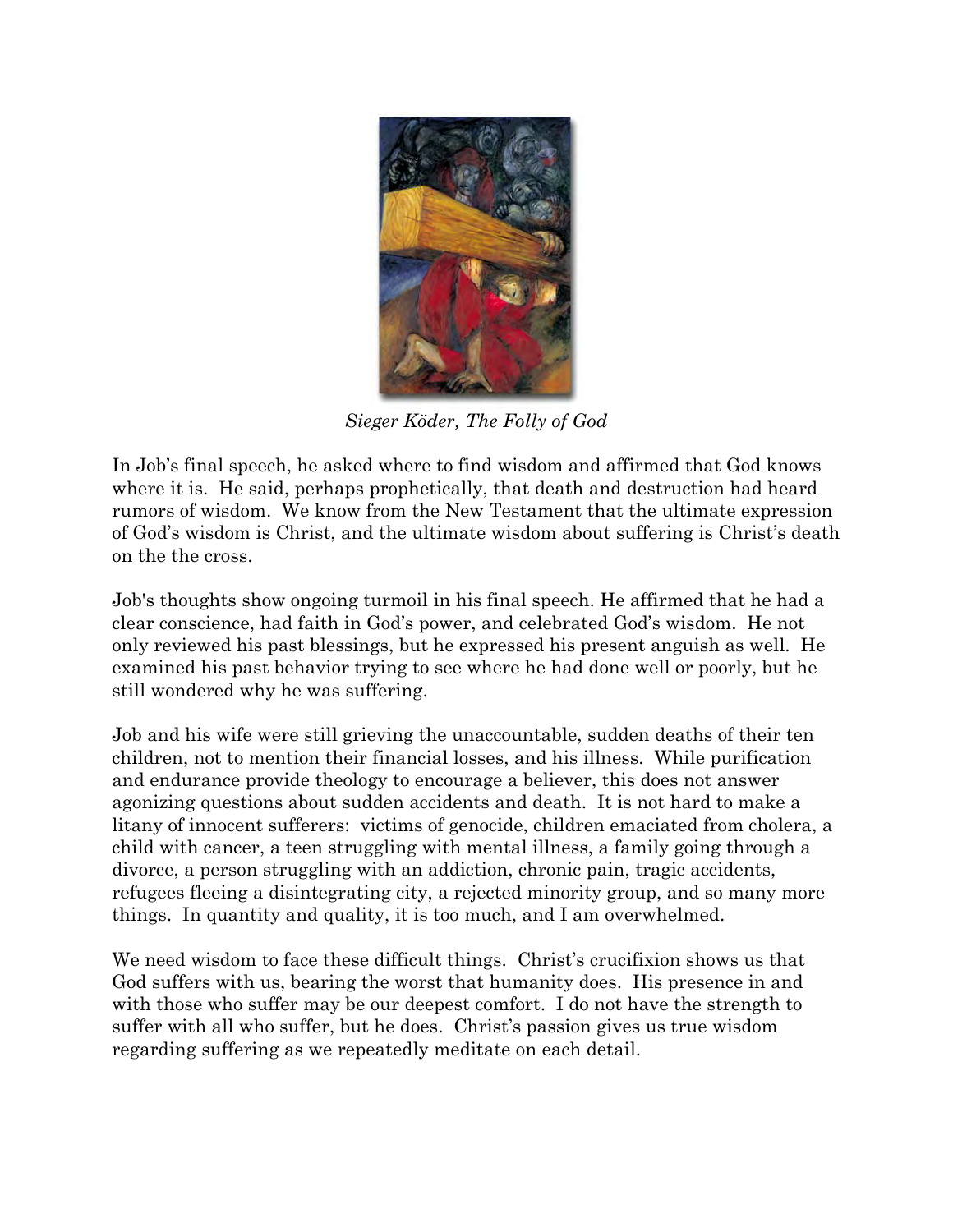*Can I truly put those who suffer into God's hands and not try to bear their burdens on my own?*

**The Suffering Christ –– Job 32-37, Matthew 25:31-46**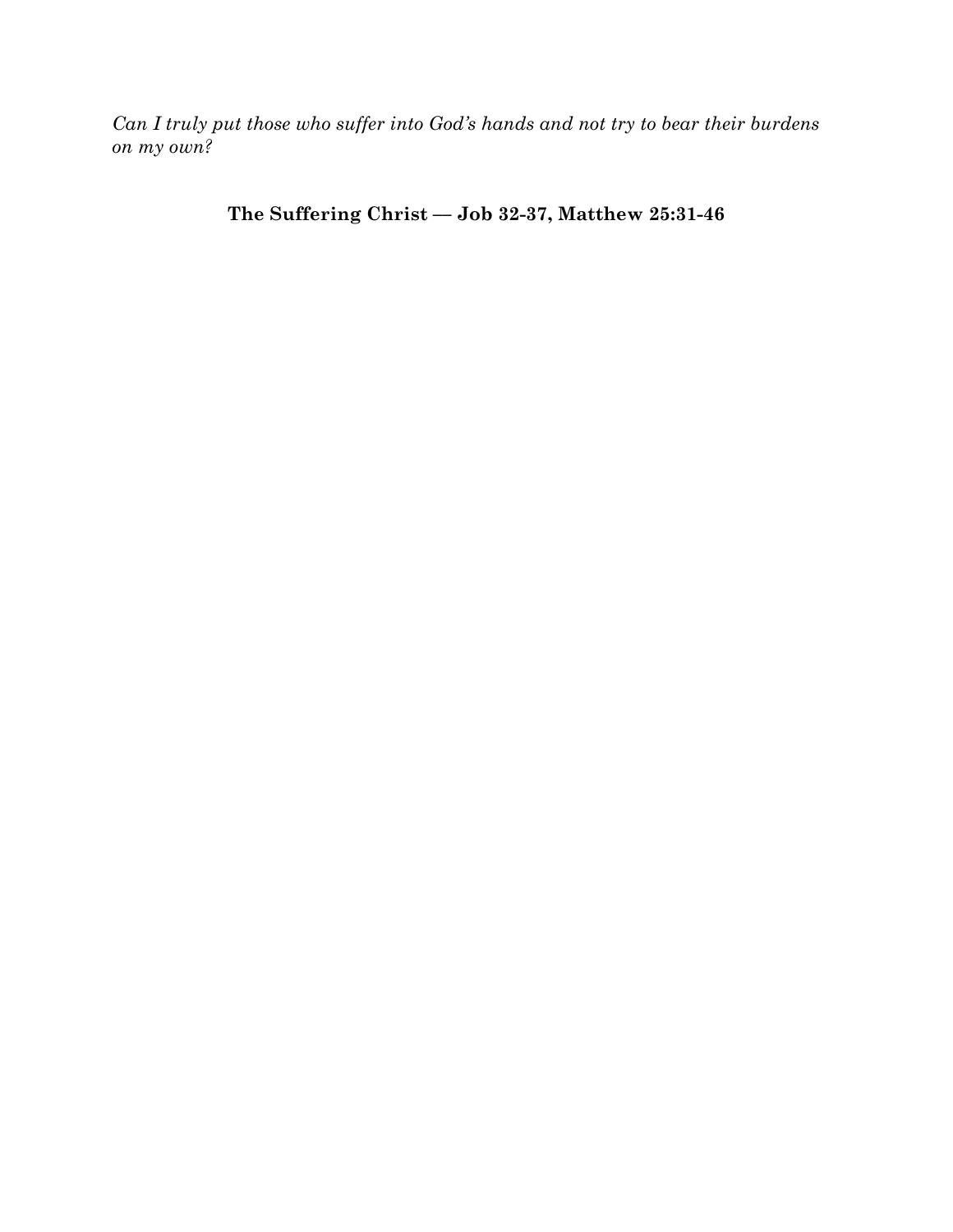

*Vincent van Gogh, Pietá*

Christ taught us that he is present in the one who is suffering, and so by definition Job foreshadows Christ. He said that he is present in the one who suffers and those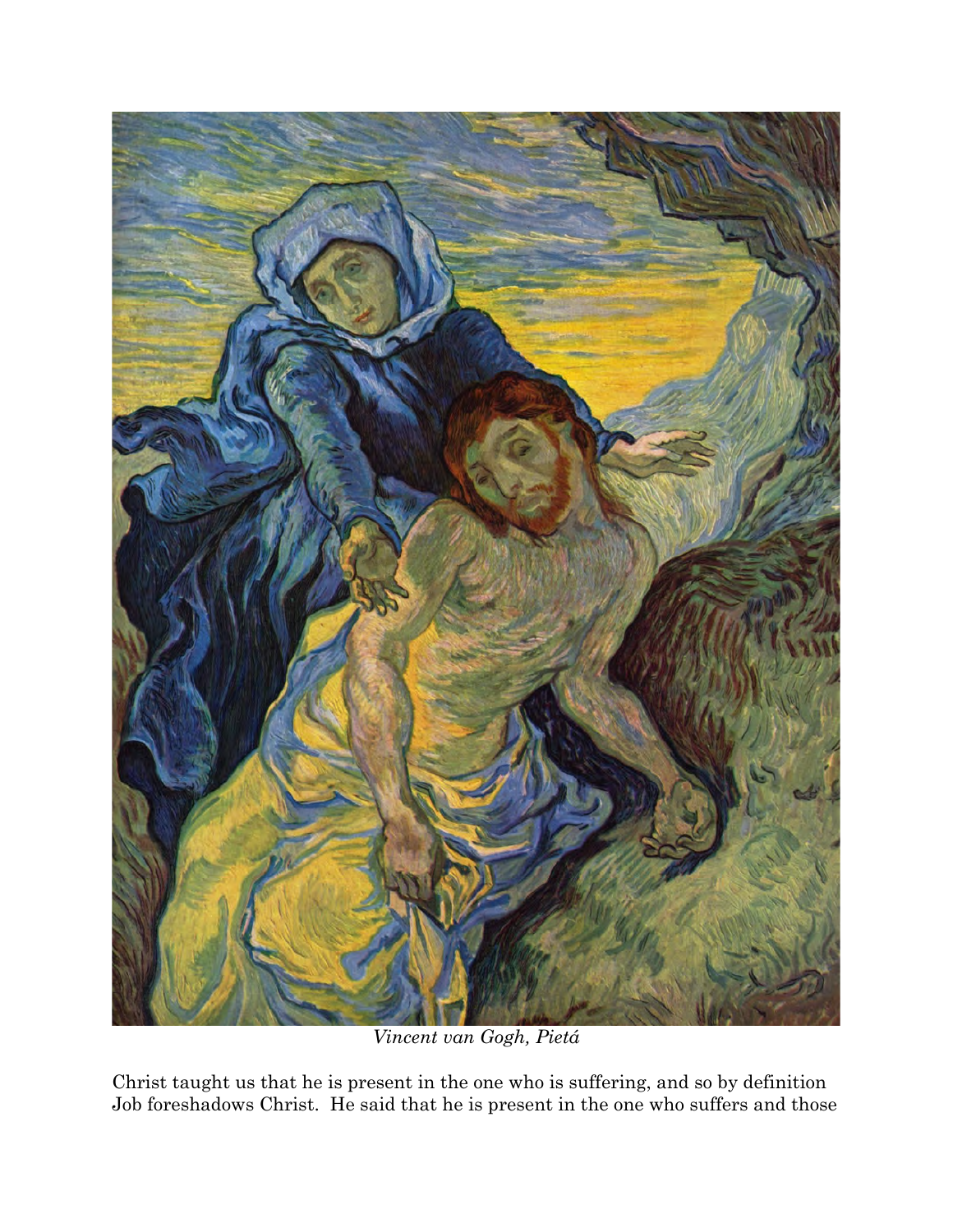who alleviate suffering in any way have the privilege of serving him. But Job's friends did not have this important insight, and instead of treating him with reverence, they were critical, and then contemptuous, and finally stopped talking to him altogether. The deteriorating relationship between Job and his friends reached a climax at the start of these chapters.

A younger man who had been listening, Elihu, expressed anger at Job's insistence on his innocence and anger at the ineffectual arguments of the friends. Like many younger people, he expected more of the adults and felt let down. Much of what he said is quite true. He argued that because of God's greatness, we cannot accuse him. He said God speaks to us, gives a ransom for our lives, does not twist justice, will bring justice if we wait, he hears the cries of the needy, and he gets our attention through adversity. Elihu pointed out the miracles of nature as showing God's power.

These are all true things, yet something was wrong in Elihu's attitude. He was angry and judgmental, accusing Job of arrogance, rebellion, blasphemy and speaking like a fool. Elihu is a clear example of offering good answers in a harmful way. Elihu concluded that those who are truly wise show reverence to God. What he did not grasp is that the truly wise also see God in their suffering friend and show them reverence. We can avoid his error if we see the one suffering as Christ himself, and humbly, respectfully, reverently respond to them.

Job proved, even in his frustration and questioning, that his fundamental motivation was not to receive blessings, but was having an intimate, communicating, relationship with God. He had passed the test and shown that Satan's accusations were false. His love for God was real. May we be able to do the same. When we have suffered, our brokenness becomes like Christ's broken body. Our brokenness becomes bread to feed and nourish others.

*Do I see Christ's presence in those who suffer?*

**The Glory of Creation –– Job 38-41, Colossians 1:15-16**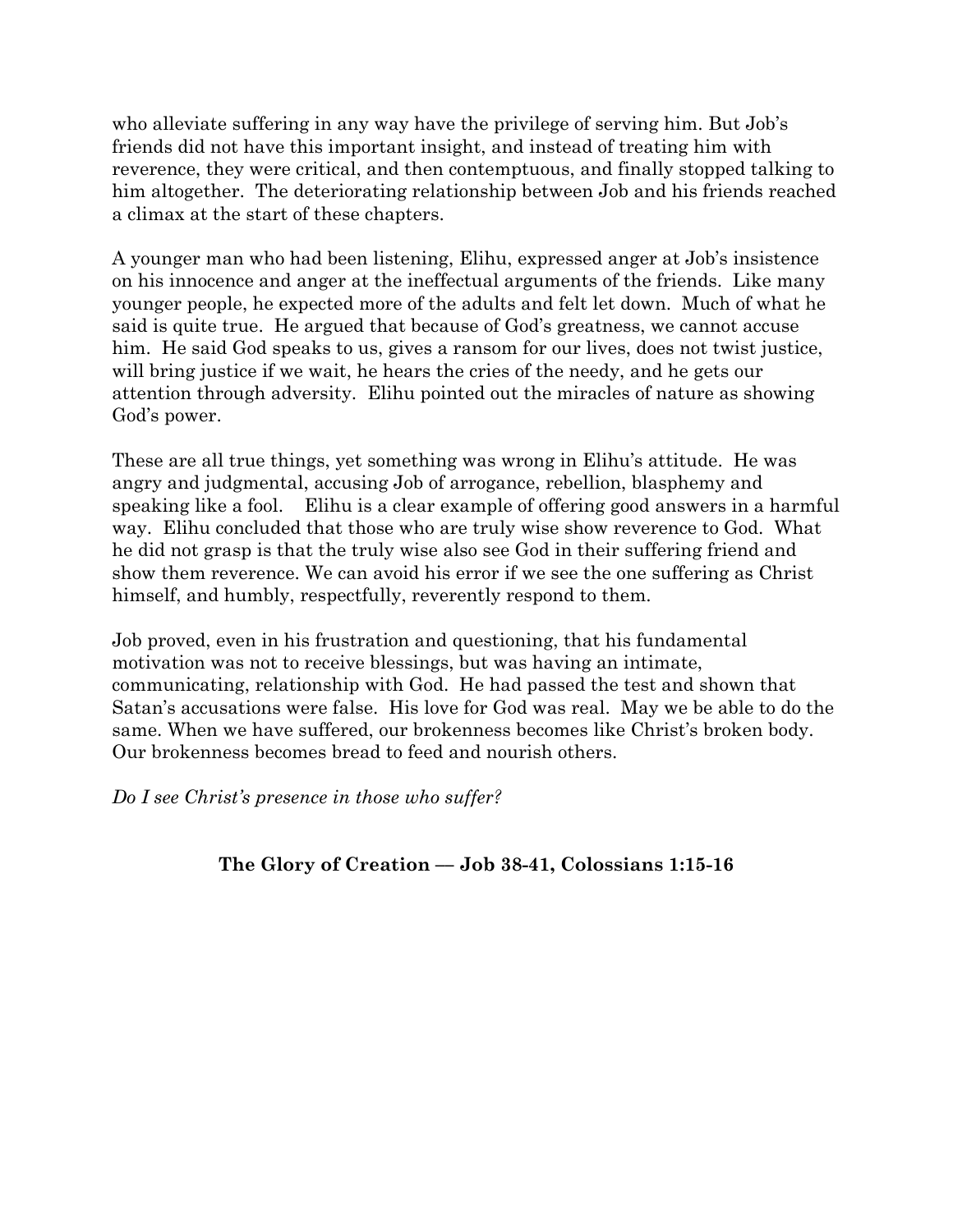

*Sandipa*

Christ, the one through whom God created, is before and above creation. Ultimately, he, supreme over all creation, will come and respond to Job's questions by sharing our suffering. Here God celebrates mysteries of creation as his response to Job. As an answer to "why am I suffering?" it is entirely beside the point. Instead, it is a glorious poem to the incredible complexity of the world we live in.

Yet in some mysterious way it answers the questions. At a point when I was discouraged, I had a dream of many beautiful things in the natural world. It filled me with awe and happiness and when I woke up I was still amazed and cheerful. I thought to myself, "I have been given the same answer to suffering as Job. The world is so full of the astonishing works of the Creator that my inability to understand suffering is eclipsed." It did not resolve the problems, but it served as a touchstone to which I returned.

God's challenge is for us to interact with creation as a way of knowing him. God asked many questions which can be summarized by one: "Do you know the laws of the universe and how God rules the earth?" To date, no matter what we learn there is always more to explore. We do not understand the mysteries of creation, incarnation and resurrection.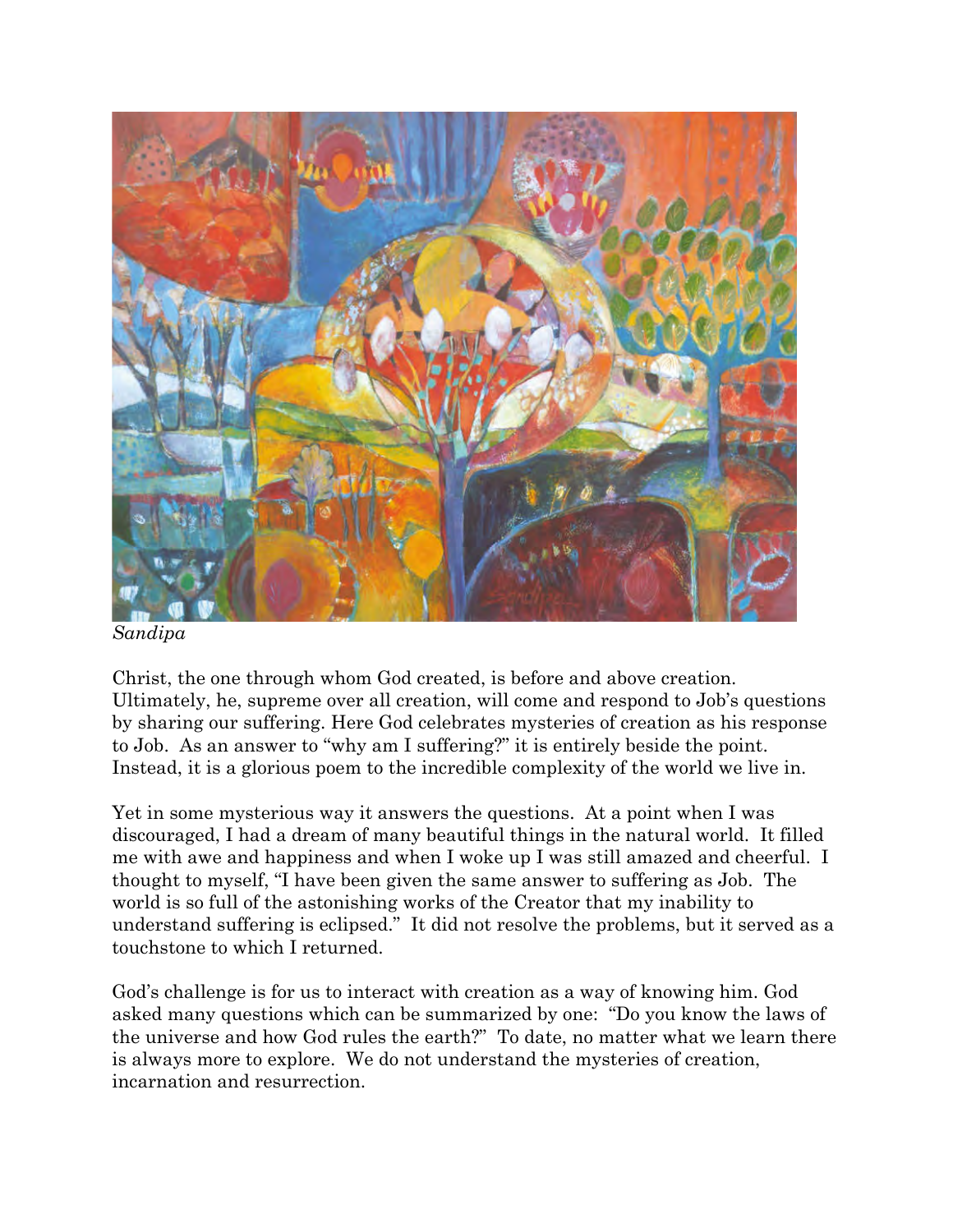Today we are privileged to enjoy the work of documentary filmmakers and nature photographers who seek out beautiful, strange, compelling, and unknown things in our world. We enjoy seeing things no one could have seen in the past. Today cutting-edge questions include particle physics, black holes, dark matter, the expanding universe, how our brains work, creatures deep in the sea and many other things that awaken wonder as we explore the questions. Neither the questions nor the glory have ended.

There is a subtext, however. Nature, so full of beauty, complexity, power and life, is made and managed by God. If that is so, is it not logical that he can intervene in my much smaller crisis? The ultimate intervention after Christ's suffering was the resurrection. It is the primary reason to believe God has the power to transform suffering.

*Do I see God's great power in creation? Does this encourage me that he has power to work in my life?*



**Job's Happy Ending –– Job 42, John 16:22**

*Laurent de Le Hyre, Job restored to prosperity*

Job repented, the same repentance Christ required for entrance to the Kingdom of Heaven. The book reaches its climax as Job acknowledges that he has seen God. This is the reward of the pure in heart. He took back everything he had said, and was full of repentance. He recognized his arrogance in feeling he could judge God.

Job's friends who thought all suffering could be explained as punishing sin were wrong also, and Job served as their priest to obtain forgiveness. Job did not get his children back, but he was given new children and lived to see four generations. The last line of the book says he died an old man who had a long and good life.

Thomas Merton wrote wisely: "The terrible 'problem of suffering' is regarded by the Bible not so much as a problem to be explained or as a mystery to be contemplated, but as an inscrutable existential fact. The one book that deals most explicitly with suffering as 'problem' ironically derides the answers of the wise men who come to